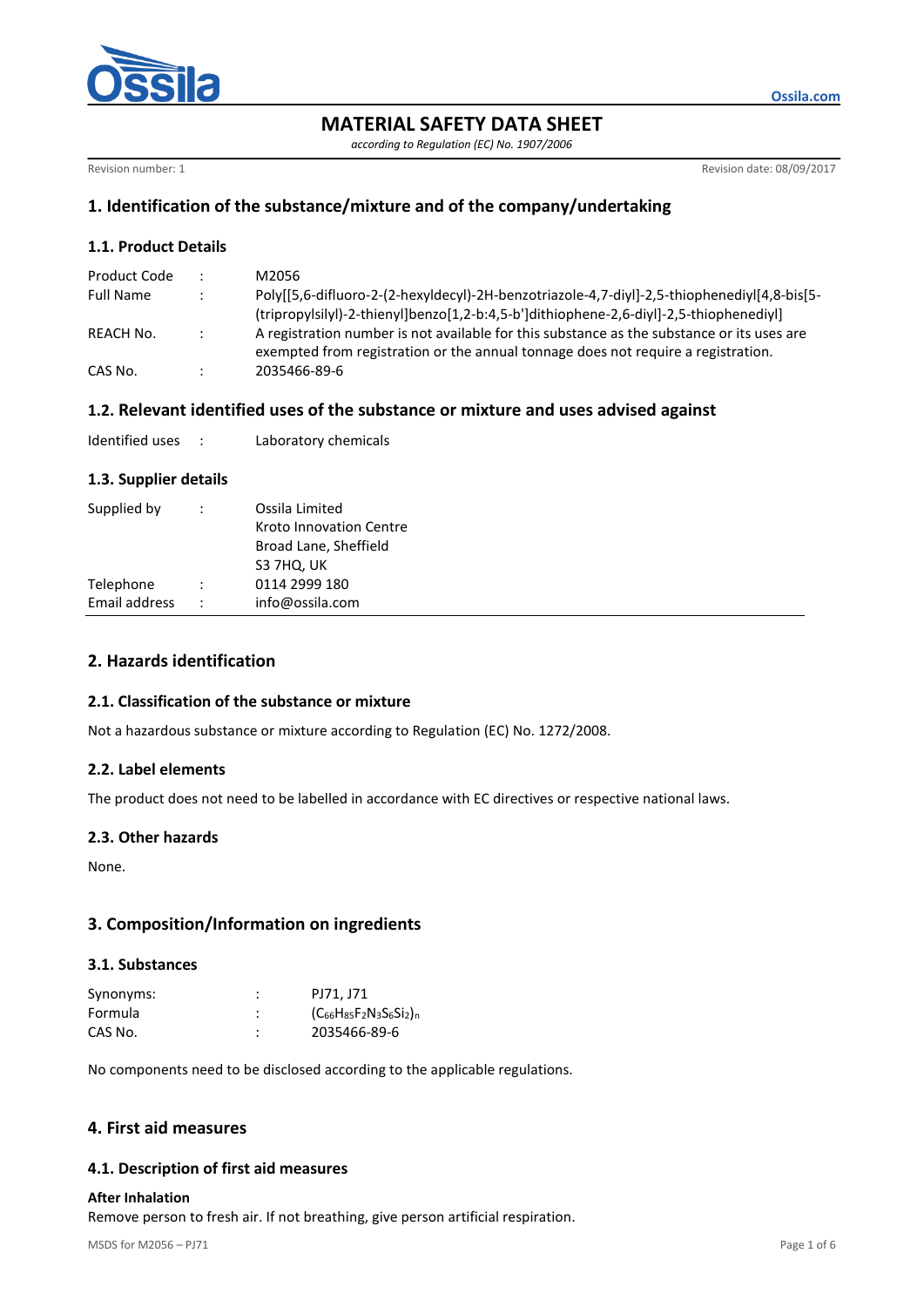**After skin contact** Wash with soap and water.

**After eye contact** Flush with copious amounts of water as a precaution.

**After Ingestion** Rinse out mouth with water.

### **4.2. Most important symptoms and effects, both acute and delayed**

The most important known symptoms and effects are described in section 11.

### **4.3. Indication of any immediate medical attention and special treatment needed**

No data available.

## **5. Fire fighting**

### **5.1. Extinguishing media**

**Suitable extinguishing media**: Dry chemical, alcohol-resistant foam, carbon dioxide or water spray. Consult with local fire authorities before attempting large scale fire-fighting operations.

### **5.2. Special hazards arising from the substance of mixture**

**Hazardous combustion products:** Carbon oxides, nitrogen oxides, sulfur oxides, silica oxides and hydrofluorides.

### **5.3. Advice for firefighters**

Wear a self-contained breathing apparatus if necessary. During a fire, irritating and highly toxic gases and vapours may be generated by thermal decomposition.

### **6. Accidental release measures**

### **6.1. Personal precautions, protective equipment and emergency procedures**

Wear personal protective equipment (section 8). Avoid dust formation. Ensure room is well ventilated.

#### **6.2. Environmental precautions**

Do not let product enter drains.

### **6.3. Containment and cleaning**

Contain and clean up spill if safe to do so using an electrically protected vacuum cleaner or by wet-brushing. Dispose of dry waste in closed container for proper disposal according to local regulations.

## **7. Handling and storage**

### **7.1. Precautions for safe handling**

Avoid formation of dust and aerosols. Provide exhaust ventilation in places where dust is formed.

### **7.2. Conditions for safe storage, including any incompatibilities**

Store in a cool, dry and well-ventilated place inside of a tightly sealed container. Reseal containers that have been opened and keep upright to prevent leakage.

**Quality-related information:** Product is light-sensitive. Store in the dark.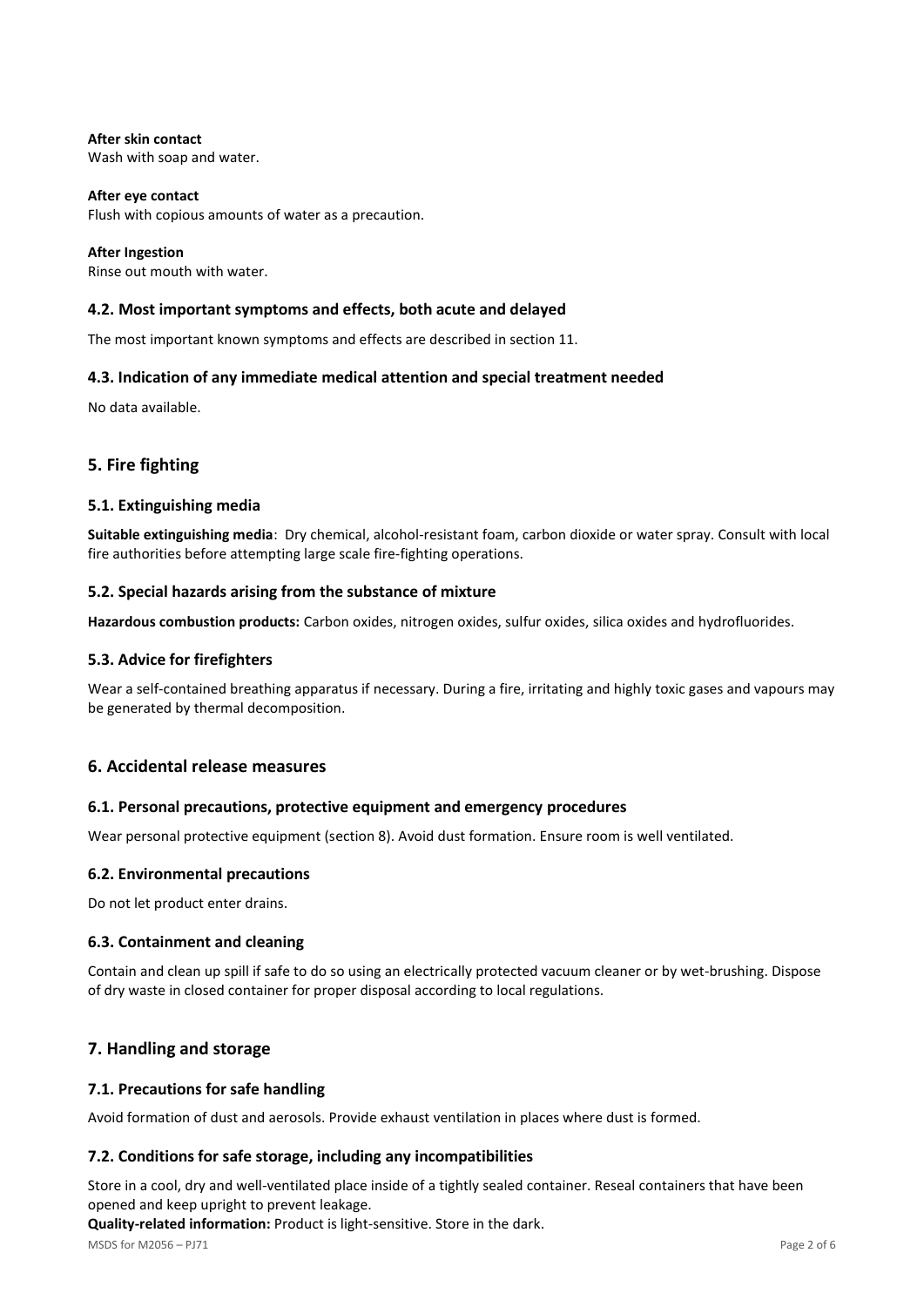### **7.3. Specific end uses**

Use in laboratories.

# **8. Exposure controls / Personal protection**

### **8.1. Control parameters**

### **Components with workplace control parameters**

Contains no substances with occupational exposure limit values.

### **Biological occupational exposure limits**

This product does not contain any hazardous materials with biological limits.

### **8.2. Exposure controls**

### **Engineering measures**

Handle in accordance with good industrial engineering/laboratory practices for hygiene and safety. Ensure eyewash stations and safety showers are close to the laboratory workstation. Ensure good general ventilation is present when handling the product.

### **Personal protective equipment**

**Eyes:** Wear safety glasses with side-shields conforming to appropriate government standards such as NOISH (US) or EN166 (EU).

**Skin**: Handle with appropriate gloves and use proper glove removal technique to avoid skin contact. Dispose of gloves in accordance with applicable laws. Wash and dry hands.

The selected protective gloves must satisfy the specifications of EU Directive 89/686/EEC and the standard EN 374 derived from it.

**Clothing:** Wear complete suit protecting against chemicals; the type of equipment should be appropriate for the concentration and amount of dangerous substance used.

**Respirators:** Where protection from nuisance dusts is needed, use type N95 (US) or type P1 (EN 143) dust masks or those approved under appropriate government standards such as NIOSH (US) or CEN (EU).

### **General hygiene measures**

Wash thoroughly after handling. Wash contaminated clothing before reuse.

## **9. Physical and chemical properties**

### **9.1. Information on basic physical and chemical properties**

| Appearance              | $\mathbf{r}$ | Black powder/flakes            |
|-------------------------|--------------|--------------------------------|
| Odour                   |              | No data available              |
| Odour threshold         |              | No data available              |
| рH                      |              | No data available              |
| Melting/freezing point  |              | No data available              |
| Boiling point/range     | $\cdot$      | No data available              |
| Flash point             |              | No data available              |
| Evaporation rate        |              | No data available              |
| Flammability            |              | No data available              |
| <b>Explosive limits</b> |              | No data available              |
| Vapour pressure         |              | No data available              |
| Vapour density          |              | No data available              |
| Relative density        |              | No data available              |
| Solubility(ies)         |              | Chlorobenzene, dichlorobenzene |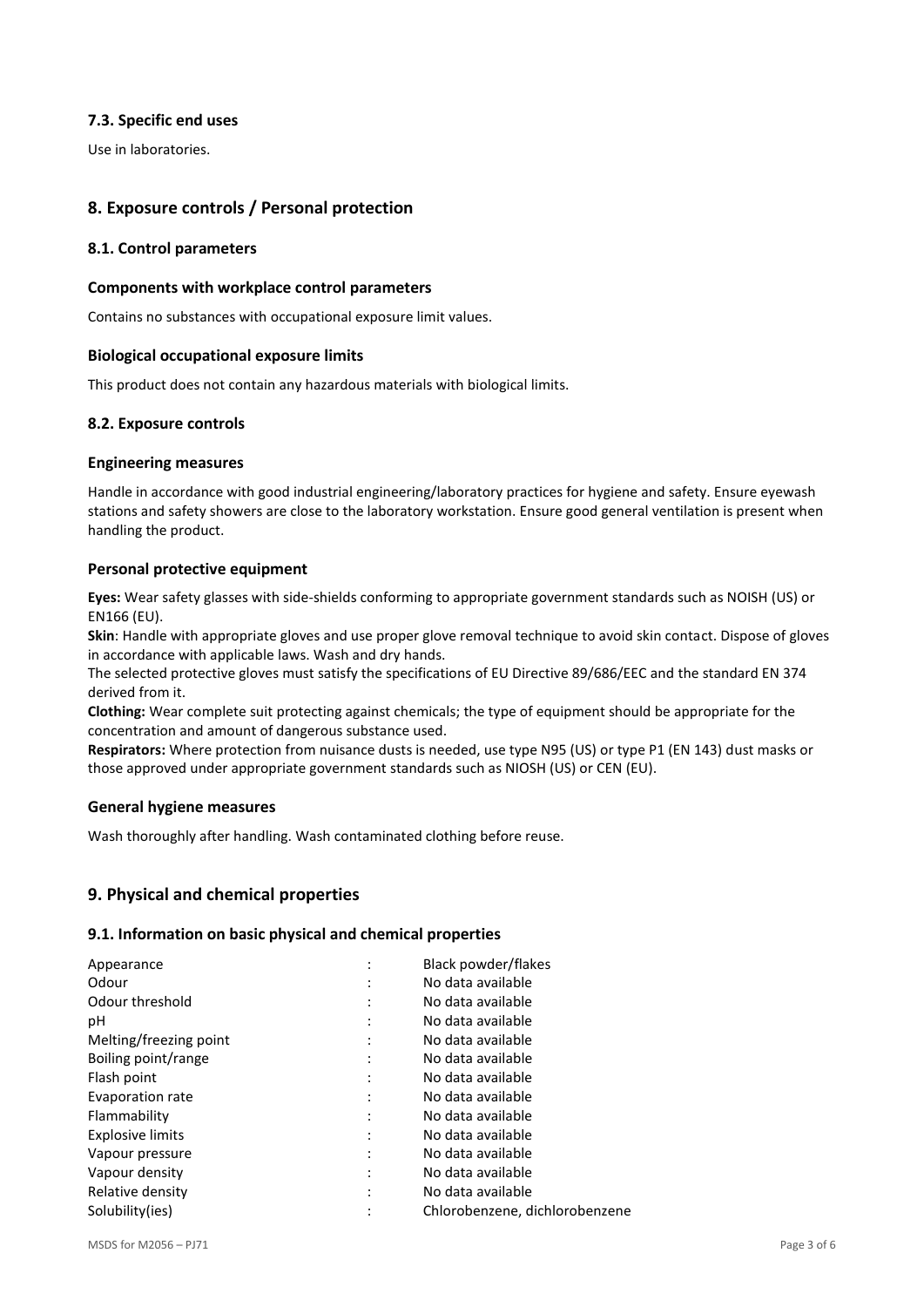| Partition coefficient: n-octanol/water | $\ddot{\cdot}$ | No data available |
|----------------------------------------|----------------|-------------------|
| Autoignition temperature               |                | No data available |
| Decomposition temperature              |                | No data available |
| Viscosity                              |                | No data available |
| Explosive properties                   | ÷              | No data available |
| Oxidising properties                   |                | No data available |

### **9.2. Other safety information**

No data available.

## **10. Stability and reactivity**

### **10.1 Reactivity**

No data available.

#### **10.2. Chemical stability**

Stable under normal temperatures and pressures under recommended storage conditions.

#### **10.3. Possibility of hazardous reactions**

No data available.

### **10.4. Conditions to avoid**

No data available.

#### **10.5. Incompatible materials**

Strong oxidising agents.

#### **10.6. Hazardous decomposition products**

No known hazardous decomposition products.

### **11. Toxicological information**

#### **11.1. Information on toxicological effects**

**Acute toxicity** No data available. **Skin corrosion/irritation** No data available. **Serious eye damage/eye irritation** No data available. **Respiratory or skin sensitization** No data available. **Germ cell mutagenicity** No data available. **Carcinogenicity** No data available. **Reproductive toxicity** No data available. **Specific target organ toxicity - single exposure** No data available. **Specific target organ toxicity - repeated exposure** No data available.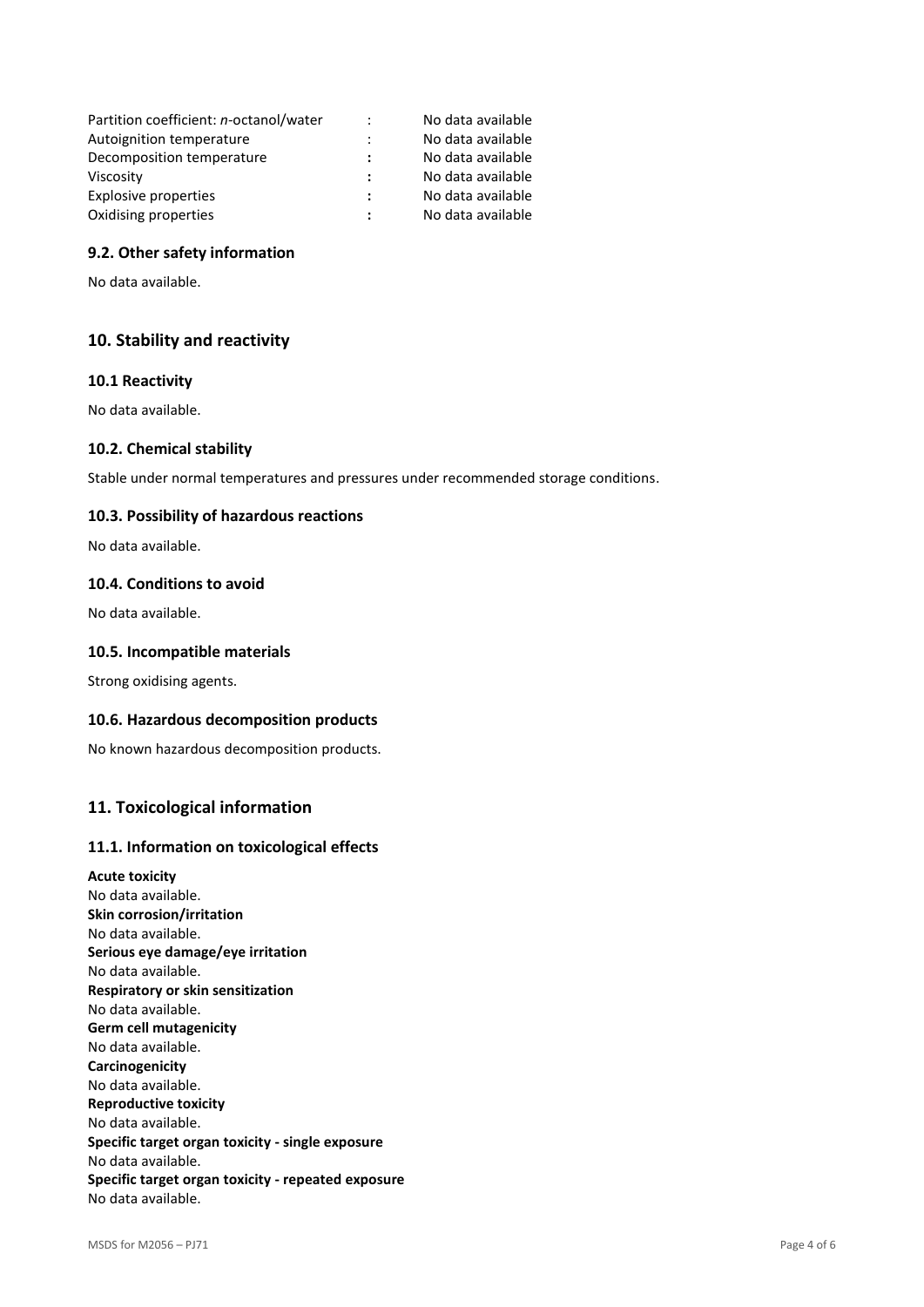**Aspiration hazard** No data available. **Routes of exposure** Eye contact, ingestion, inhalation, skin contact. **Signs and Symptoms of Exposure** No data available.

To the best of our knowledge, the chemical, physical, and toxicological properties have not been thoroughly investigated.

# **12. Ecological information**

### **12.1. Toxicity**

No data available.

### **12.2. Persistence and degradability**

No data available.

### **12.3. Bioaccumulative potential**

No data available.

### **12.4. Mobility in soil**

No data available.

### **12.5. Results of PBT and vPvB assessment**

PBT/vPvB assessment not available as chemical safety assessment not required/not conducted.

### **12.6. Other adverse effects**

No data available.

## **13. Disposal**

### **13.1. Waste treatment methods**

#### **Product**

Burn in a chemical incinerator equipped with an afterburner and scrubber. Observe all federal, state and local environmental regulations and directives on waste and hazardous waste. Offer surplus material to a licensed professional waste disposal professional.

#### **Contaminated packaging**

Dispose of as unused product.

## **14. Transport**

Non-hazardous for road, air and sea transport.

**IATA:** Not regulated as a hazardous material. **IMO:** Not regulated as a hazardous material. **RID/ADR:** Not regulated as a hazardous material.